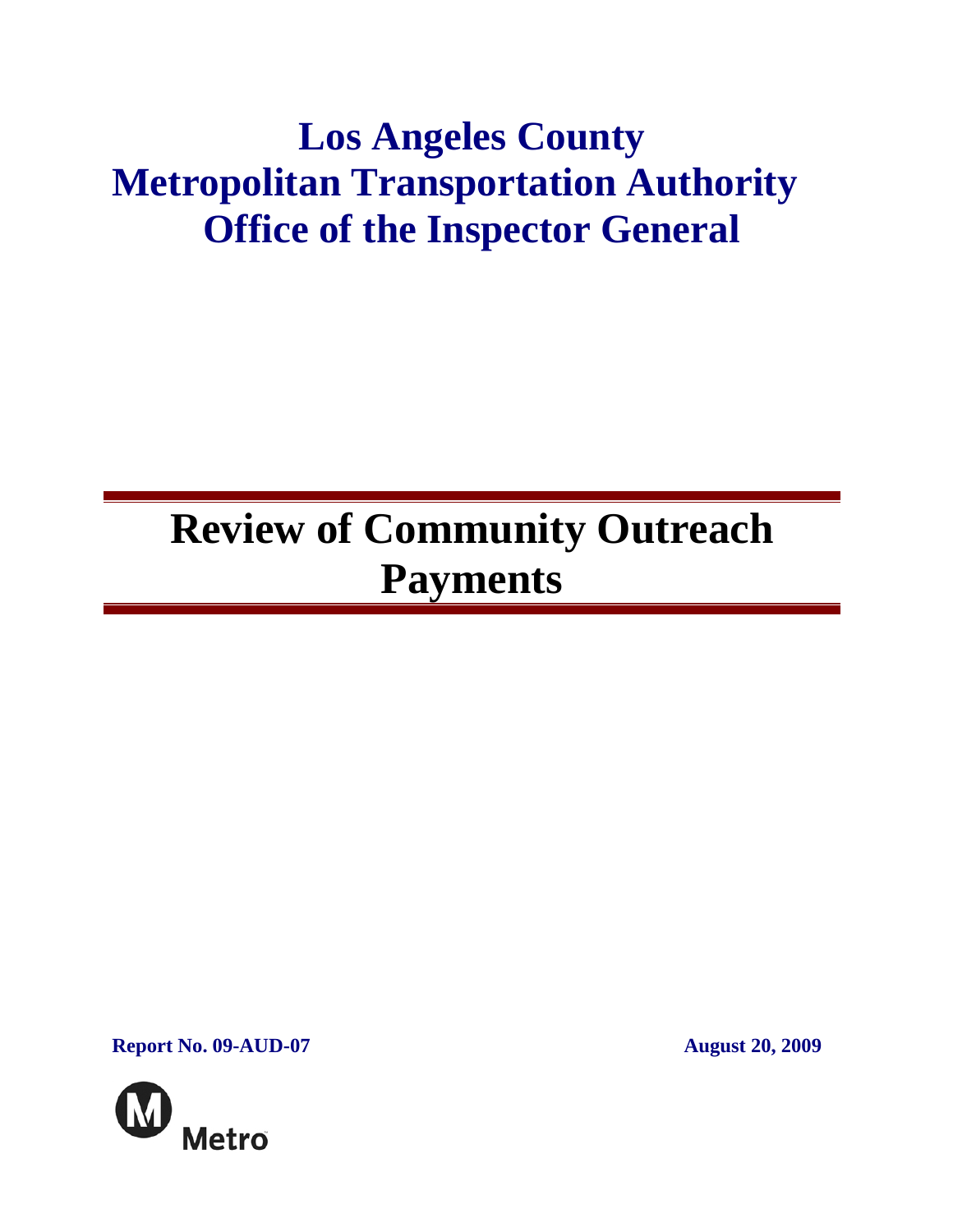## TABLE OF CONTENTS

#### **Page**

|                    | $\mathbf{1}$            |
|--------------------|-------------------------|
|                    | 1                       |
|                    | 3                       |
|                    | $\boldsymbol{4}$        |
| A.                 | $\overline{\mathbf{4}}$ |
| <b>B.</b>          | $\boldsymbol{4}$        |
|                    | 6                       |
|                    | 6                       |
|                    | 7                       |
| <b>ATTACHMENTS</b> |                         |
| A.                 | 8                       |
| <b>B.</b>          | 10                      |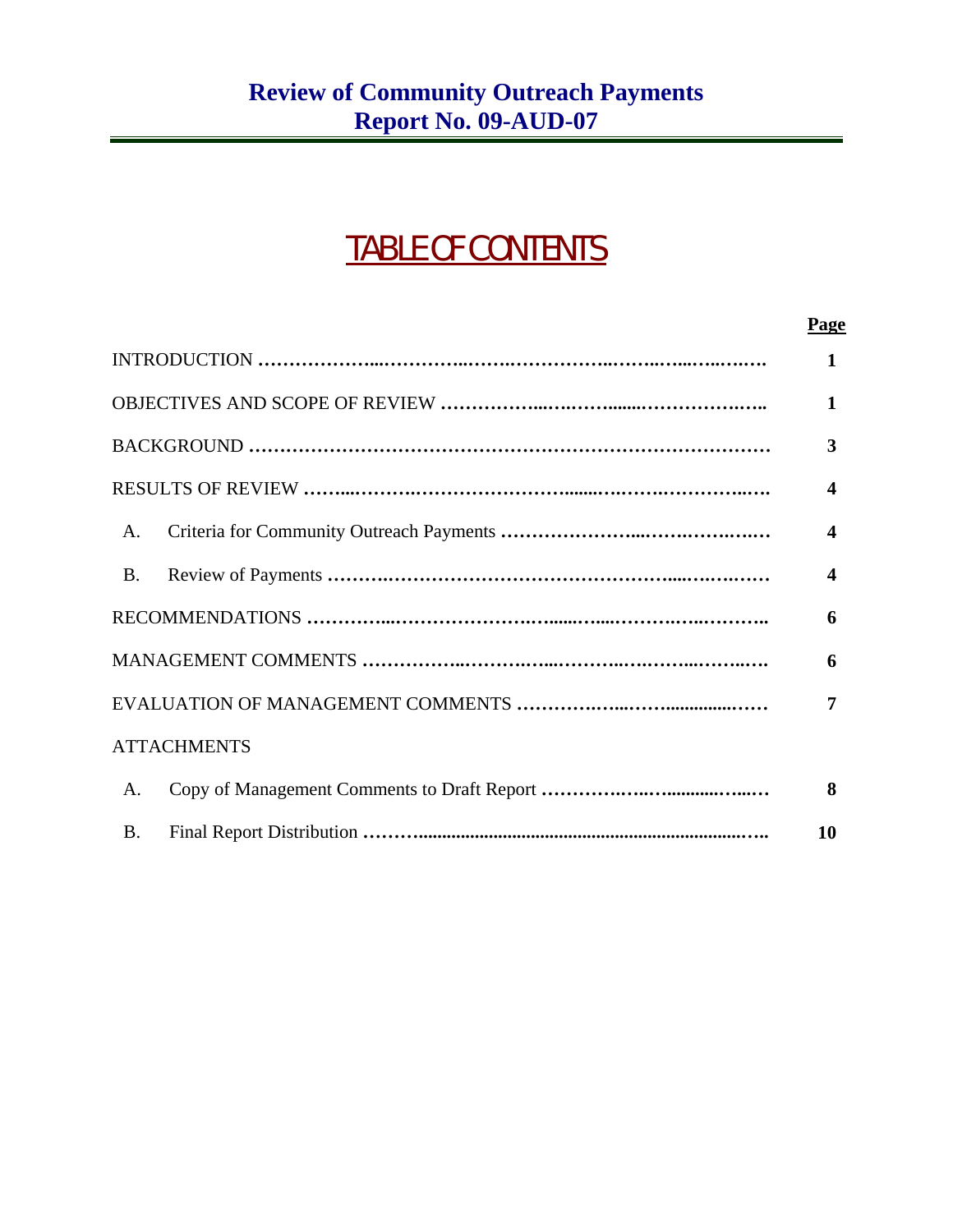

Los Angeles, CA 90017

| DATE: | <b>August 20, 2009</b> |
|-------|------------------------|
|       |                        |

**TO:** Board of Directors Chief Executive Officer rectorne **FROM: Jack Shigetomi** Deputy Inspector General - Audits

#### **SUBJECT: Review of Community Outreach Payments (Report No. 09-AUD-07)**

## **INTRODUCTION**

Public Utilities Code Section 130051 requires that the Inspector General report quarterly to the Los Angeles County Metropolitan Transportation Authority (Metro) Board of Directors on certain miscellaneous expenses for travel, meals, and conferences memberships, and other expenses. As part of this requirement, we performed a supplemental review of Community Outreach payments.

During Fiscal Year 2008, Metro made 135 payments to 92 organizations, communities, and businesses totaling \$178,460 under account number 50999 of Miscellaneous Expenditures – Others for Community Outreach Activities.

We found that some of the payments reviewed lacked documentation or evidence that showed the payments had a public transportation purpose and Metro received some benefit. Also, account definition in the Chart of Accounts Descriptions does not provide sufficient information to users to determine the purpose of community outreach expenditures.

## **OBJECTIVES AND SCOPE OF REVIEW**

The objectives of our review were to determine whether:

- $\triangleright$  Policies or procedures were in place for the payment of community outreach activities including contribution to community organizations or sponsorships.
- $\triangleright$  Payments were adequately supported by invoices, proper approvals, and other appropriate documentation.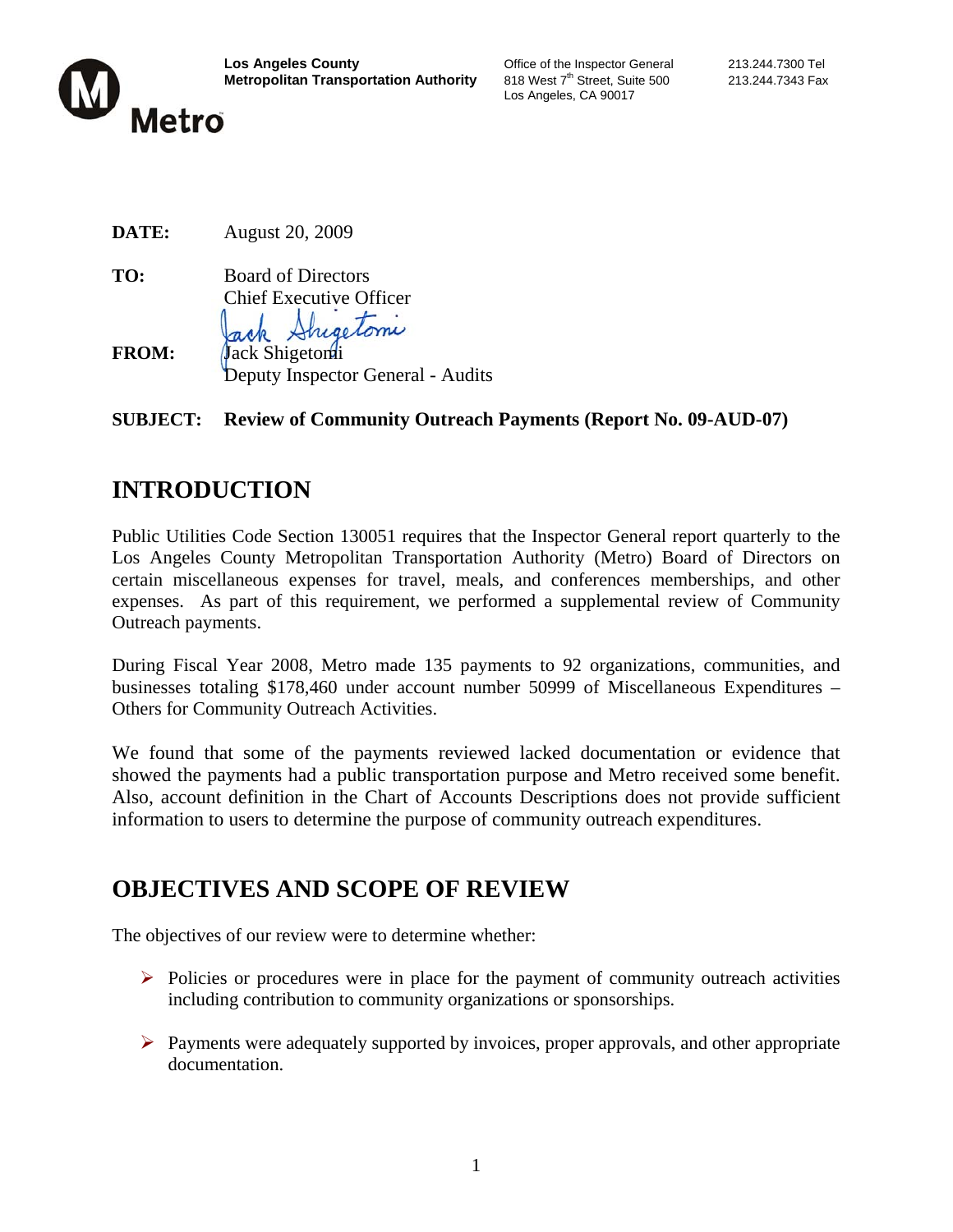- $\triangleright$  The payments were not made for any political, lobbying or campaign activities.
- $\triangleright$  The payments to community organizations and sponsorships served the purpose to promote public transportation.

To achieve the above objectives, we:

- ¾ Researched Metro's Intranet for policies and procedures related to community outreach activities including contributions to charity or community.
- $\triangleright$  Reviewed Metro's chart of accounts.
- $\triangleright$  Interviewed and discussed the purpose of community outreach expenditures with the Executive Officer, Administration, and Principal Deputy County Counsel, Transportation Division.
- $\triangleright$  Examined and analyzed Metro's database of payments for miscellaneous community outreach expenditures including sponsorships and community organizations from July 1, 2007 to June 30, 2008.
- $\triangleright$  Conducted detailed tests on the payments of various community outreach activities for sampled transactions.
- ¾ Analyzed and re-calculated the selected transactions to ascertain the correctness of the payments.
- $\triangleright$  Reviewed and analyzed 63 payments that were judgmentally selected from 135 payments in the Miscellaneous – Community Outreach account made during Fiscal Year 2008.

The results of this review were based on the examination of 63 payments that were judgmentally selected from 135 payments made during Fiscal Year 2008.

The audit was conducted in accordance with Government Auditing Standards and included such tests of the procedures and records, as we considered necessary under the circumstances. During the audit, we did not test the reliability and accuracy of the Financial Information System, which processed the transactions we reviewed. Our conclusions are based on the review results and are limited to the sampled payments we reviewed.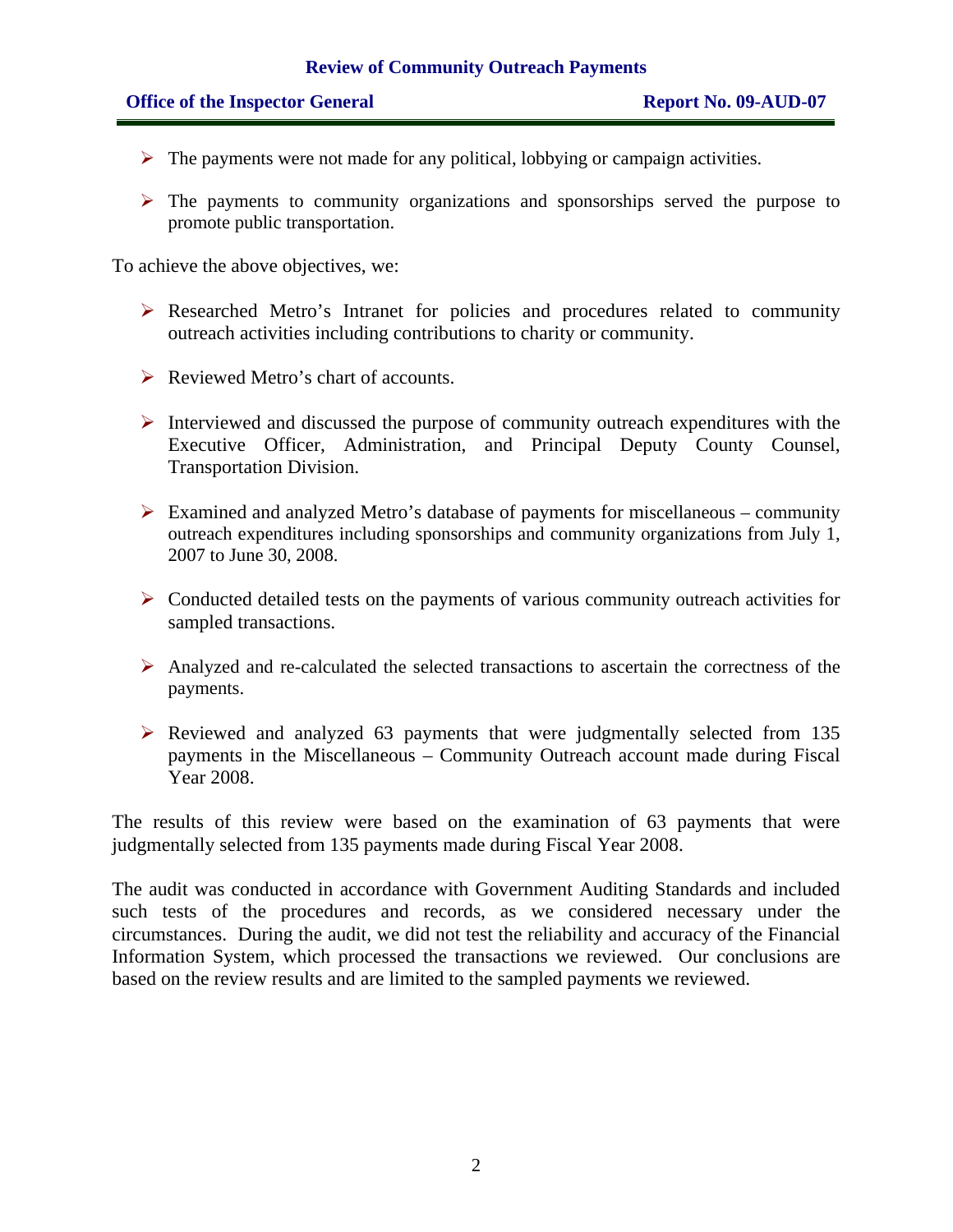## **BACKGROUND**

#### **State Auditor**

In 2004, the California State Auditor issued a report<sup>1</sup> on the Metropolitan Water District (MWD) of Southern California. The audit report found that:

*"…the lack of specificity in its [MWD] collective policies has allowed the district substantial discretion, resulting in expenses that have a questionable link to the district's authorized purposes and do not always appear to be reasonable or necessary."* 

*"…the California Constitution prohibits a public agency such as the district from making a gift of public funds. To avoid violating this prohibition, when the district provides public money or resources to another entity, it must ensure that the money will be used to further the specific public purposes for which the district was created. Because it does not sufficiently ensure that funds given to other entities promote the district's authorized purposes, we question whether it has violated the prohibition against making a gift of public funds."* 

The State Auditor's report recommended:

*"Provide specific limitations on the types of activities it sponsors to ensure that it funds only those organizations whose activities have a direct link to authorized district purposes. The district also should include a requirement to document and publicly disclose any contributions it provides to other entities by describing the nature of the public benefit achieved by the support and the relationship to the district's authorized purposes."* 

#### **Metro Ethics Department**

 $\overline{a}$ 

The Ethics Department had advised management in the past that various state statutes make it clear that government employees may not make a gift of public funds. The general rule is that Metro can make payments to community organizations or sponsorships provided that (1) the expenses are Metro related, that is whether it concerns transportation, such as an APTA conference; or (2) the expenses are within an individual's job responsibilities to enhance skills. Metro cannot pay for expenses that are only of a personal nature or interest.

<sup>&</sup>lt;sup>1</sup> "Metropolitan Water District of Southern California," 2003-136, June 2004.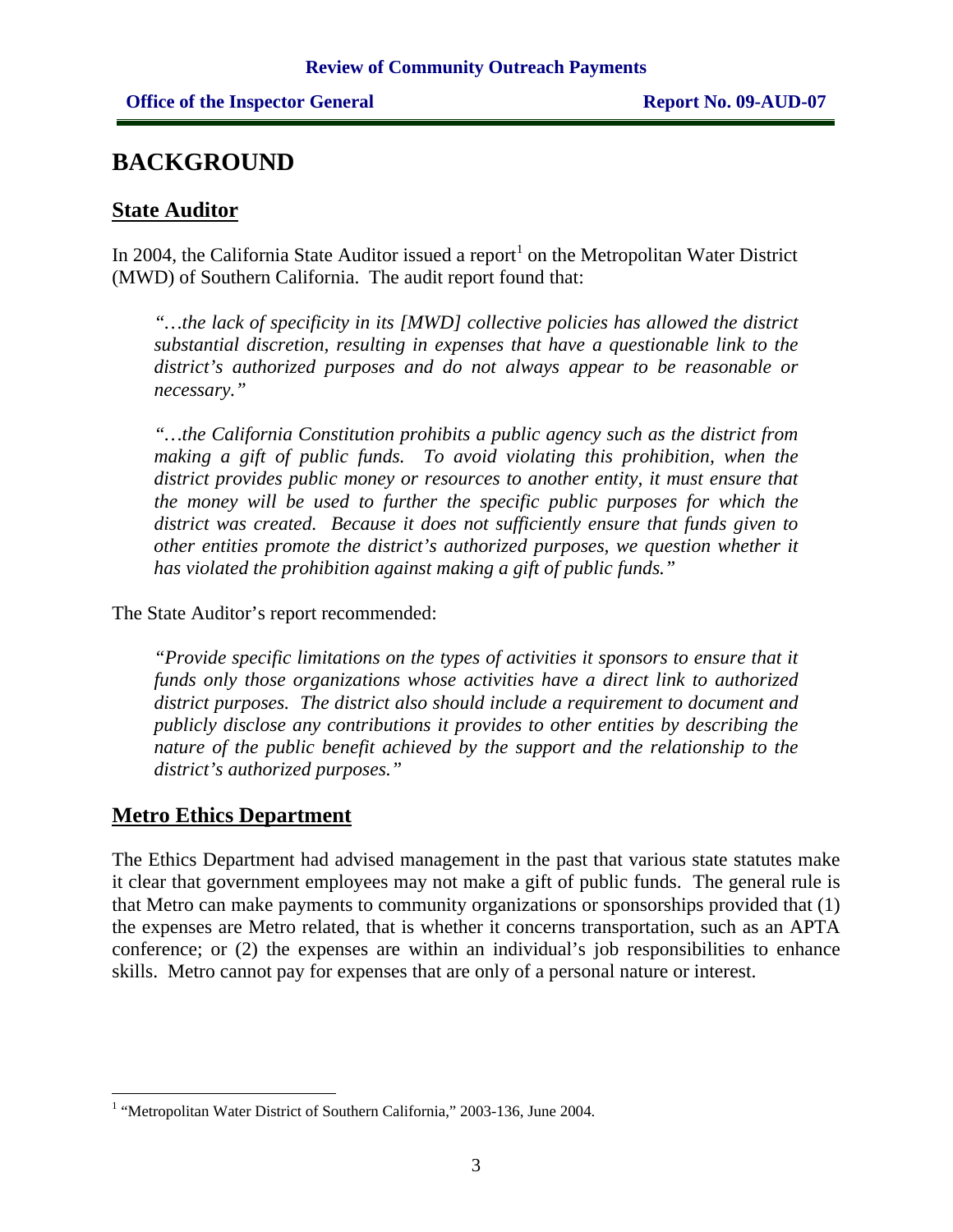### **RESULTS OF REVIEW**

#### **A. Criteria for Community Outreach Payments**

Our research of Metro policies found that guidelines had not been developed for the purpose and criteria for payment of community outreach expenditures. The Chart of Accounts Descriptions only provides the following brief definition for the Miscellaneous – Community Outreach account:<sup>2</sup> "includes contributions to charitable or community." This definition does not provide sufficient information to users to determine the purpose of this account. In addition, it should not include the word "charitable" and should include business outreach payments. To determine the criteria for community outreach expenditures, we contacted officials at the Administration Department and County Counsel.

- ¾ The Executive Officer, Administration, advised us that: *"There is no policy on sponsorships or charitable contributions. The general guideline has been: if the event or organization that is sponsoring it is transit related, legal, and Metro receives some benefits from it, and there are funds in the budget, a department or Strategic Business Unit (SBU) might choose to sponsor an event."*
- $\triangleright$  The Principal Deputy County Counsel, Transportation Division, advised us that: *"assuming they are not political, lobbying or campaign activities, I'm not aware of any federal or state law that would prevent MTA from sponsoring or making contributions to a charitable organization, if our sponsorship/contribution serves some public transportation purpose…"*
- $\triangleright$  The Chief Ethics Officer, Ethics Department, advised us that they have counseled management that (1) there should be a nexus to transportation or further Metro's purposes, and (2) payments must be legally permissible, within budget, and beneficial to Metro. Also, if Metro purchases 10 tickets or seats to an event, management should intend on using all 10 tickets/seats.

It is important that Metro develop specific written guidance on the use of community outreach expenses to ensure that funds are being used to further the specific purposes for which Metro was created. This is consistent with the conclusions of the State Auditor's Report and Metro's Ethics Department as previously discussed.

#### **B. Review of Payments**

 $\overline{a}$ 

Based on the above guidelines, we reviewed 63 judgmentally selected payments for community outreach and found:

 $2^2$  This account is part of Account 50999, Miscellaneous – Expenditures – Others.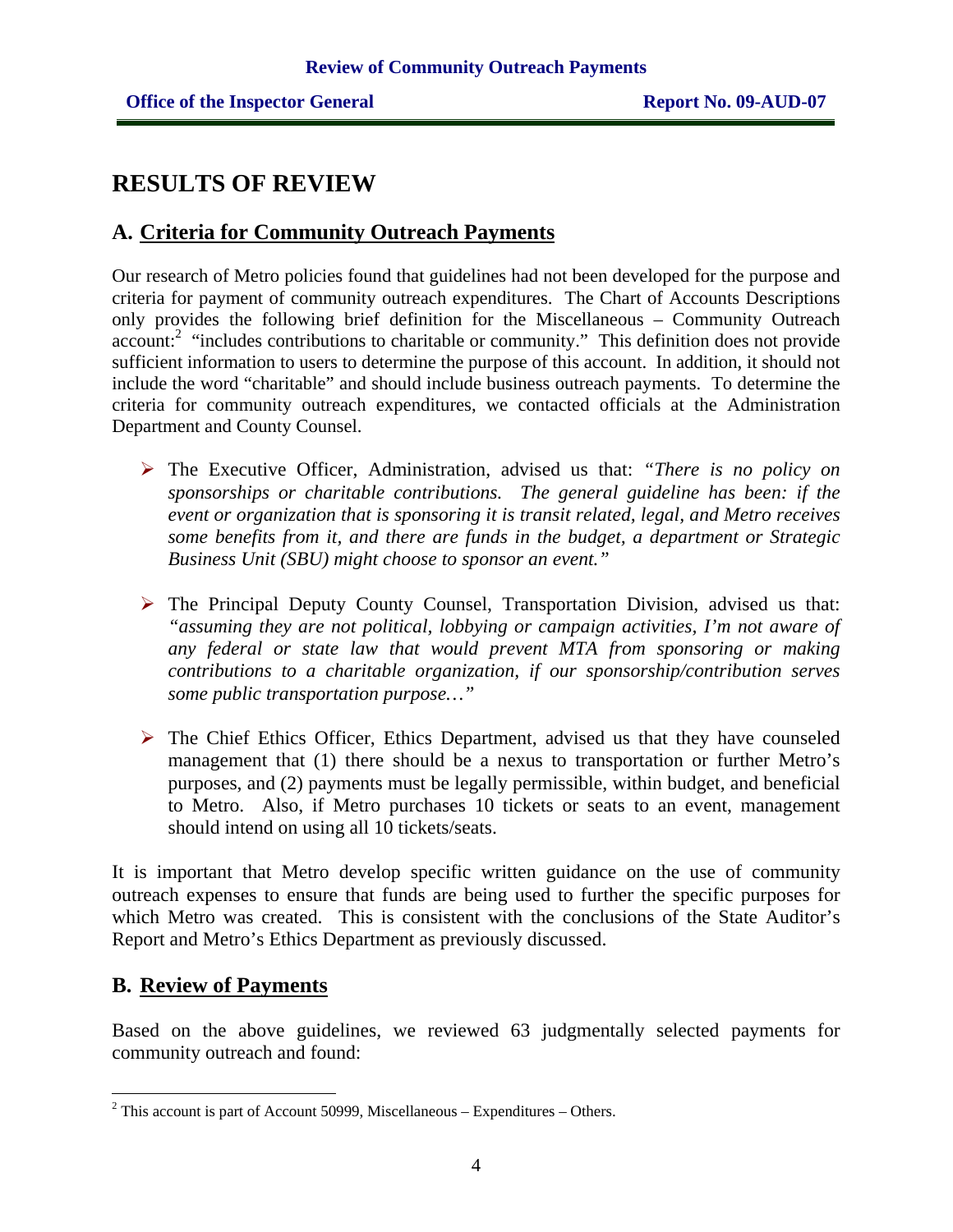- ¾ Payments were generally adequately supported by invoices, proper approvals, and other appropriate documentation.
- $\triangleright$  There was no evidence that the payments were made for political, lobbying or campaign activities.
- $\triangleright$  Most payments had documentation to show that the payments had a public transportation purpose and Metro received some benefit.

However, we found that 8 of the  $63<sup>3</sup>$  payments reviewed lacked documentation or evidence that showed the payments had a public transportation purpose and Metro received some benefit.

| Cost<br><b>Center</b> | <b>Invoice</b><br><b>Date</b> | Payee                                                                        | <b>Description of Payment</b>                                                                                      | <b>Amount</b> |
|-----------------------|-------------------------------|------------------------------------------------------------------------------|--------------------------------------------------------------------------------------------------------------------|---------------|
| 2130                  | 02/05/08                      | <b>Greater Los Angeles</b><br>African American<br><b>Chamber of Commerce</b> | <b>Annual Economic</b><br><b>Awards Dinner Silver</b><br><b>Table Sponsor</b>                                      | \$5,000       |
| 2130                  | 02/5/08                       | <b>NAWBOLA</b>                                                               | Corporate Table - 2008<br>Leadership & Legacy<br><b>Awards Luncheon</b>                                            | \$5,000       |
| 2130                  | 11/07/07                      | NAMC of So. CA                                                               | Silver Sponsor: One<br>Table with Seating at<br>Dinner for 10 Guest,<br>Listed in program Book<br>as Table Sponsor | \$3,750       |
| 2130                  | 02/22/08                      | <b>UCLA Black Alumni</b><br>Association                                      | UBAA 39 <sup>th</sup> Annual<br><b>Scholarship Dinner</b>                                                          | \$2,500       |
| 7160                  | 09/07/07                      | <b>NALEO</b> Education<br>Fund                                               | Sponsorship of NALEO<br>reception in Honor of<br><b>President Adolfo Carrion</b>                                   | \$2,500       |
| 7160                  | 10/23/07                      | Santa Cecilia<br>Restaurant                                                  | Food Service for Santa<br>Cecilia Festival                                                                         | \$2,000       |
| 7160                  | 09/17/07                      | <b>East Los Angeles</b><br><b>Community Youth</b><br>Center                  | <b>Patrons Circle</b>                                                                                              | \$1,500       |
| 7160                  | 07/07/07                      | <b>Girls Today Women</b><br><b>Tomorrow</b>                                  | Friend Sponsorship                                                                                                 | \$1,000       |

<sup>&</sup>lt;sup>3</sup> One of the 63 payments for \$5,000 to the Economic Alliance was a Corporate Membership, and was mischarged to the Community Outreach account.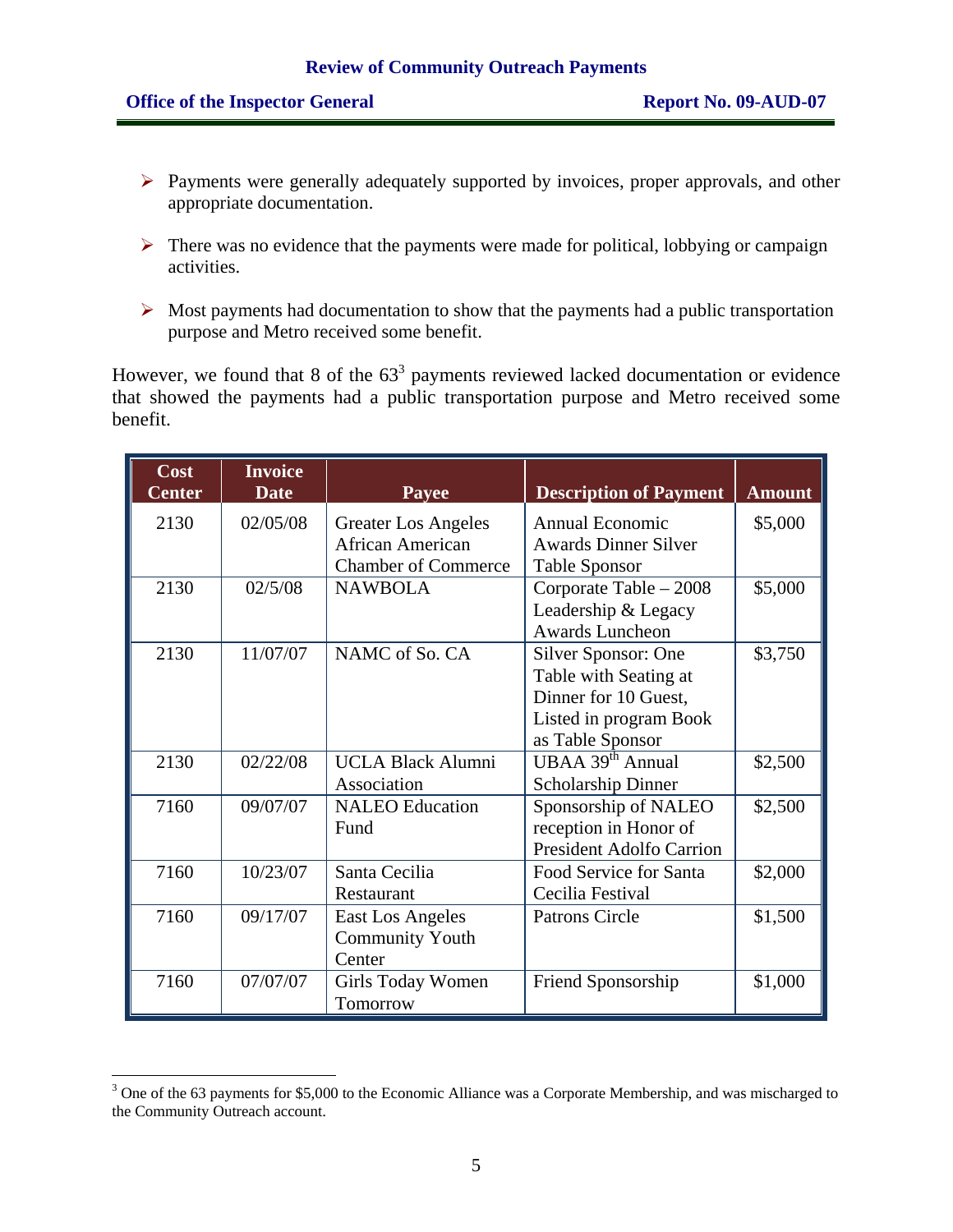After we contacted the related Cost Center Managers for further documentation, they provided documentation to justify their payments for the community outreach activities.

Our review also found that a payment of \$3,304 for Knott's Berry Farm consignment tickets was incorrectly charged to the Miscellaneous – Community Outreach account. We advised the Accounting Department of this error so that they could take appropriate corrective action. The Director of Accounting advised us that this matter will be reviewed and any necessary corrections will be made.

## **RECOMMENDATIONS**

We recommend that Metro:

- 1. Require that community outreach expenditures be documented to describe the nature of the public benefit achieved and the relationship of the expenditures to Metro's public transit purposes. The documentation could be incorporated in the check request, invoice, or other documents recorded into the Financial Information System.
- 2. Revise the Chart of Accounts Description for the Miscellaneous Community Outreach account to provide sufficient information for users to determine the purpose of the account. In this regard, the account description should be revised to state that expenditures include community or business outreach, and expenditures should have a direct link to Metro purposes, be transit-related, and Metro receives some benefit from the event, activity, or sponsorship.

## **MANAGEMENT COMMENTS**

Metro management generally concurred with the findings in the report. Metro provided an action plan that implemented the recommendations in the report.

- $\triangleright$  The Department of Diversity and Economic Opportunity will include more detailed information with the invoices and check requests for all future Small Business Outreach expenditures.
- ¾ Community Relations will include Memorandums of Justifications when invoices for Community Outreach activities are submitted to Accounts Payable for processing.
- $\triangleright$  The chart of accounts has been updated to provide sufficient information for users to determine the purpose of the account. The new description states: "MISC – COMMUNITY OUTREACH – the expenditures include community or business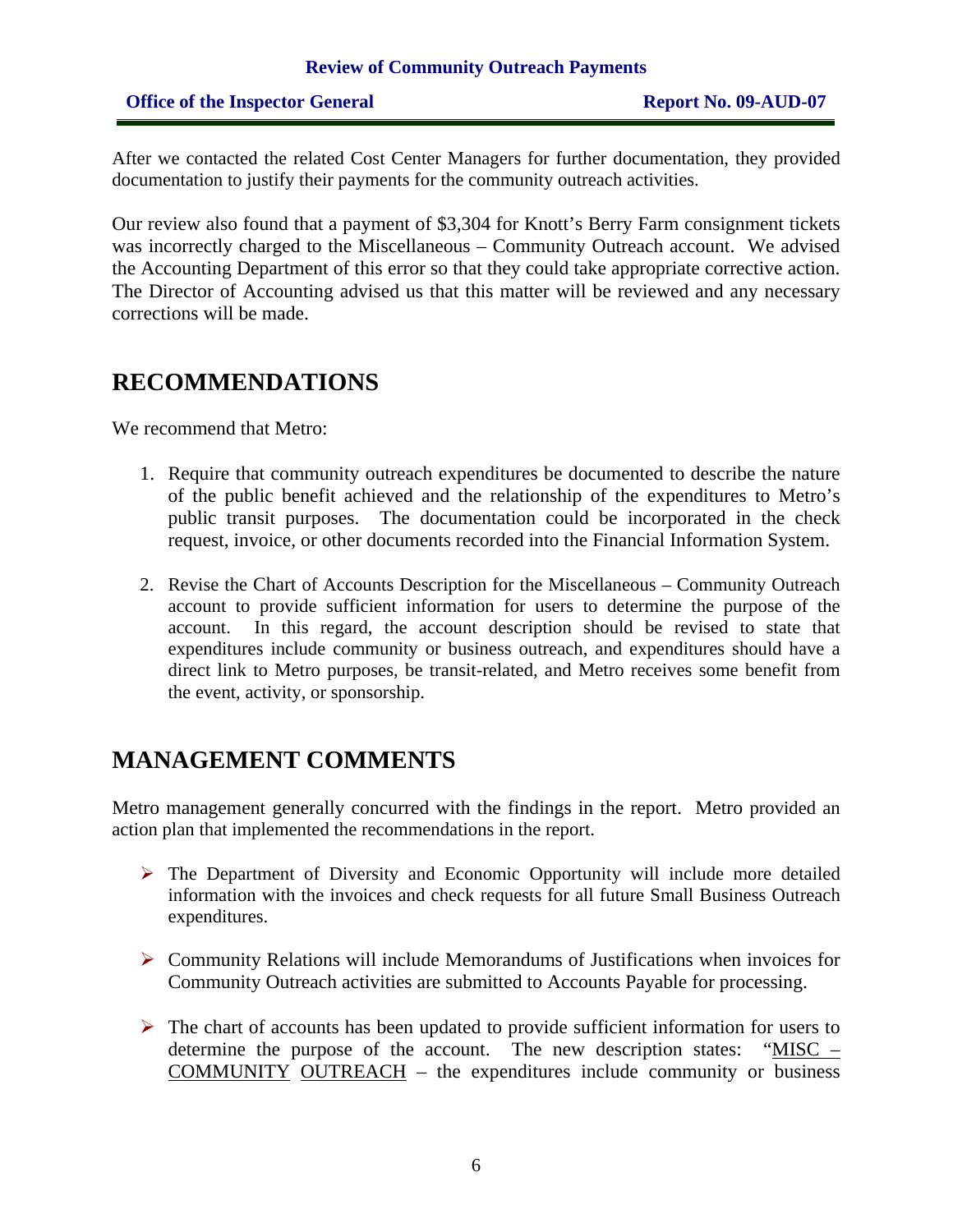outreach, and expenditures should have a direct link to Metro purposes, be transitrelated, and Metro receives some benefit from the event, activity, or sponsorship."

See Attachment A for the full text of management comments.

## **EVALUATION OF MANAGEMENT COMMENTS**

Metro management has implemented the recommendations in this report. Therefore, we consider all issues related to the findings and recommendations in the report resolved based on actions taken.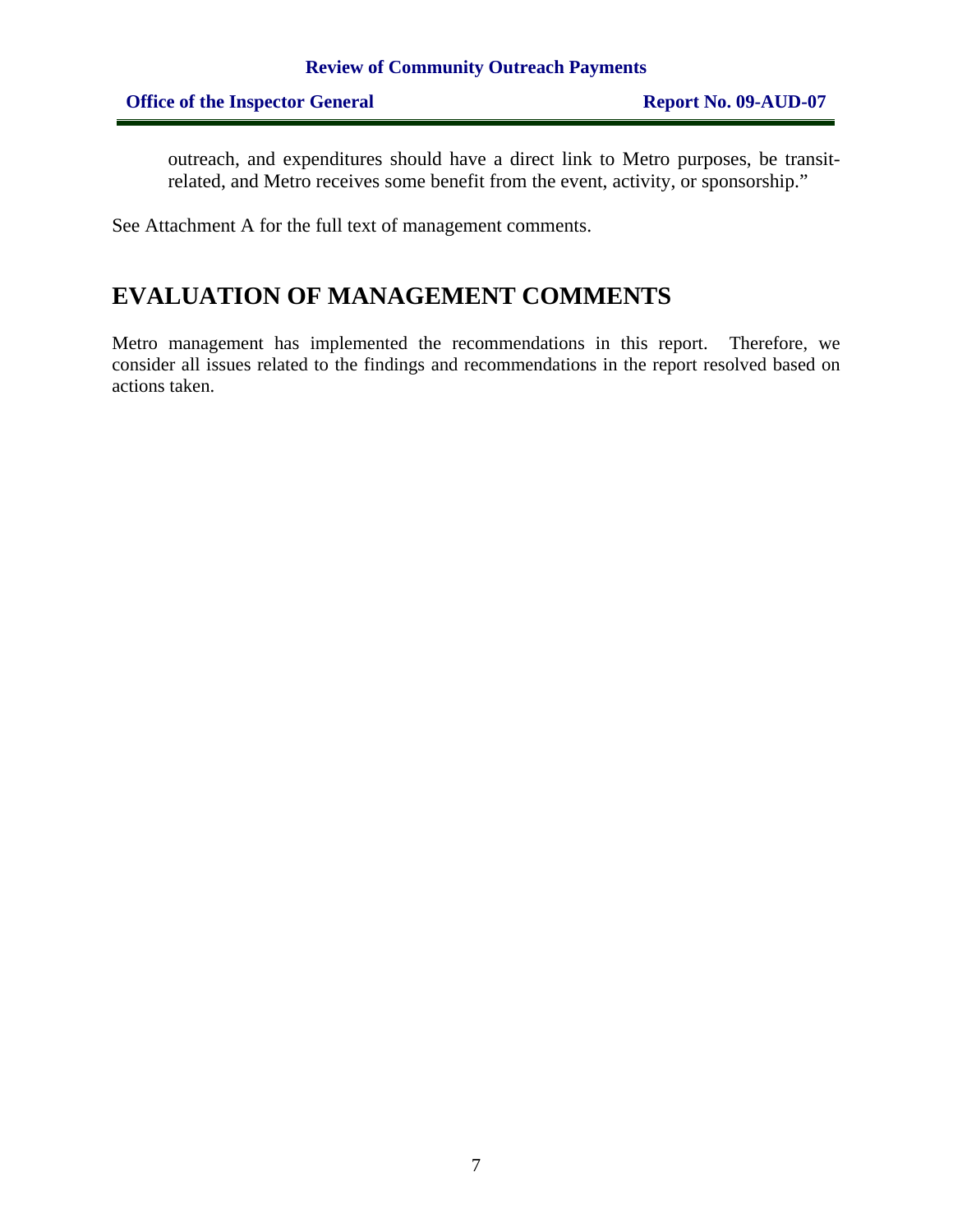## **Copy of Management Comments to Draft Report**

| Metro           | Interoffice Memo                                          |                                                                                                                                                                                                                                              |  |
|-----------------|-----------------------------------------------------------|----------------------------------------------------------------------------------------------------------------------------------------------------------------------------------------------------------------------------------------------|--|
|                 | Date                                                      | August 7, 2009                                                                                                                                                                                                                               |  |
|                 | To                                                        | Karen Gorman<br><b>Acting Inspector General</b>                                                                                                                                                                                              |  |
|                 | Through                                                   | Arthur T. Leahy<br><b>Chief Executive Officer</b>                                                                                                                                                                                            |  |
|                 | From                                                      | <b>Terry Matsumoto</b><br>Chief Financial Services Officer &<br>Treasurer<br>$\mu$<br>Lonnie Mitchell<br><b>Chief Administrative Services Officer</b><br>Matt Raymond \\<br><b>Chief Communications Officer</b>                              |  |
|                 | Subject                                                   | Response to OIG Draft Report on Review<br>of Community Outreach Payments<br>(Report No. 09-AUD-07)                                                                                                                                           |  |
| <b>OVERVIEW</b> | findings and implement the recommendations in the report. | We have reviewed the results of the subject draft report, and generally concur with<br>the findings in the report. I recognize that actions must be taken to correct the<br><b>RECOMMENDATIONS AND PROPOSED CORRECTIVE ACTIONS (ITALICS)</b> |  |
|                 |                                                           | Recommendation #1: Require that community outreach expenditures be<br>documented to describe the nature of the public benefit achieved and the                                                                                               |  |
|                 | documents recorded in the Financial Information System.   | relationship of the expenditures to Metro's public transit purposes. The<br>documentation could be incorporated in the check request, invoice, or other                                                                                      |  |

This recommendation has already been implemented.

processing.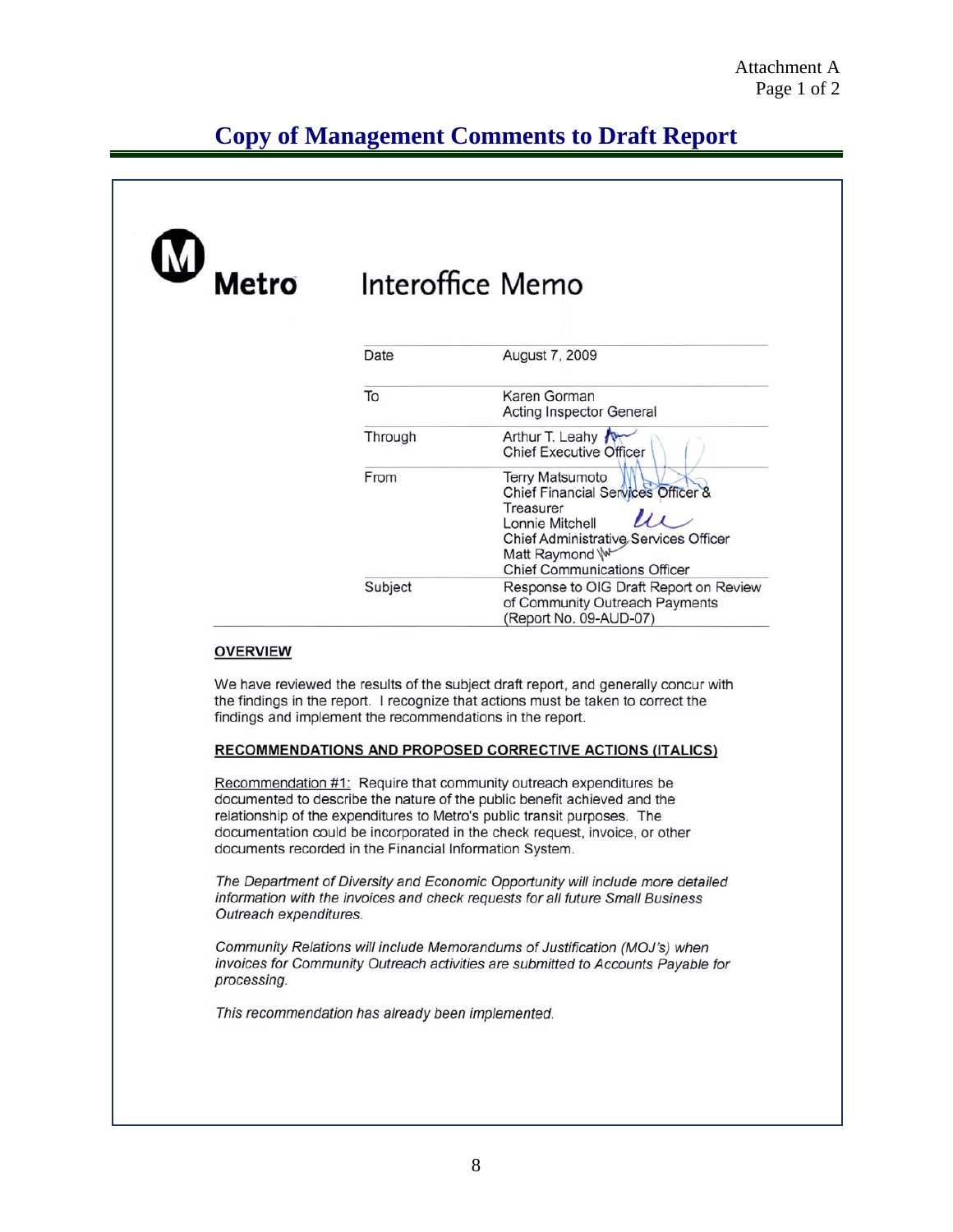## **Copy of Management Comments to Draft Report**

Recommendation #2: Revise the Chart of Accounts Description for the Miscellaneous - Community Outreach account to provide sufficient information for users to determine the purpose of the account. In this regard, the account description should be revised to state that the expenditures include community or business outreach, and expenditures should have a direct link to Metro purposes, be transit-related, and Metro receives some benefit from the event, activity, or sponsorship. The chart of accounts has been updated to provide sufficient information for users to determine the purpose of the account. The new description states: MISC - COMMUNITY OUTREACH - the expenditures include community or business outreach, and expenditures should have a direct link to Metro purposes, be transit-related, and Metro receives some benefit from the event, activity, or sponsorship. This recommendation has been implemented. Should you have any questions, please feel free to call me. Thank you.